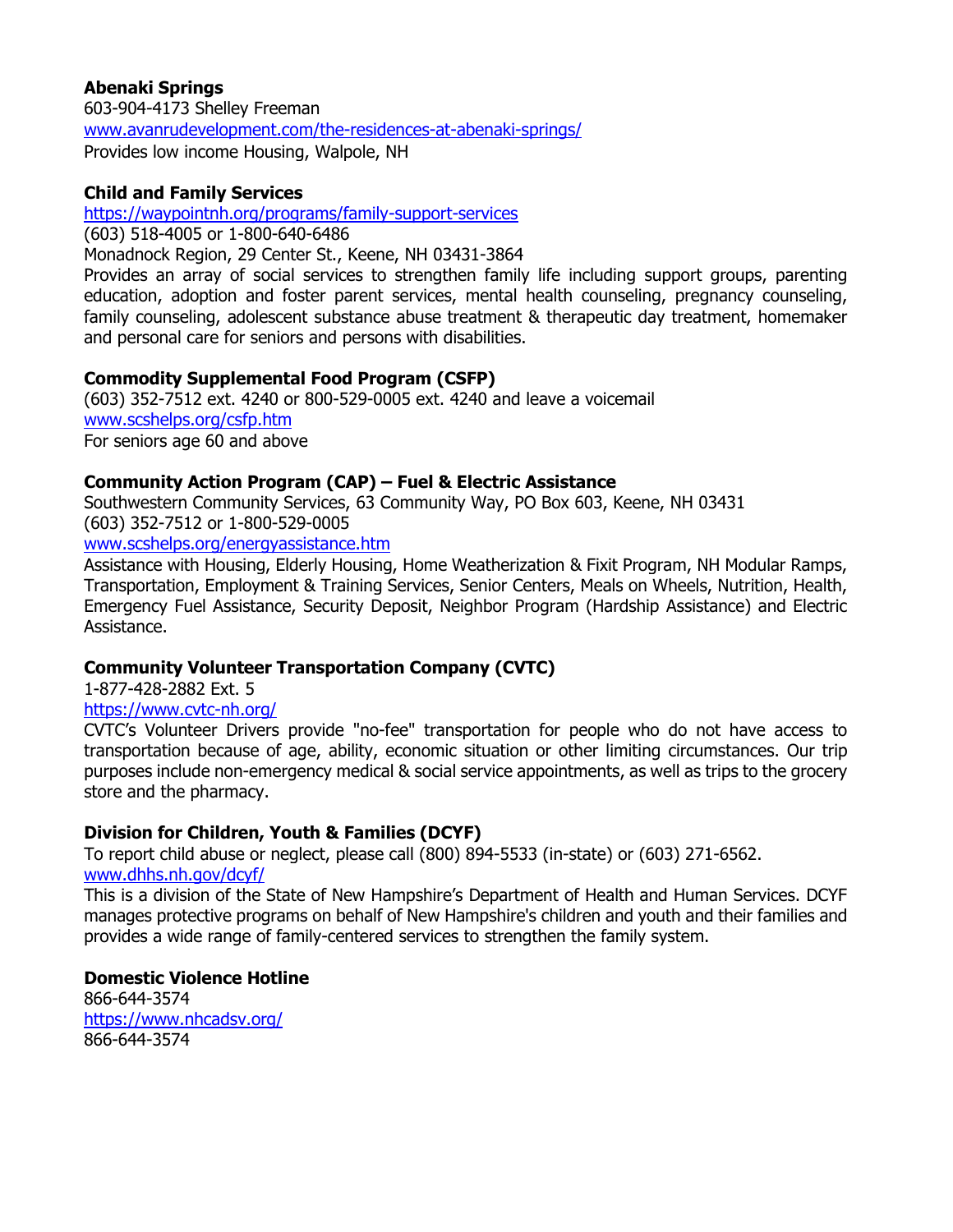### **Fall Mountain Food Shelf and Friendly Meals**

(603) 835-2283

[www.fallmountainfoodshelf.org/](https://www.fallmountainfoodshelf.org/)

Food is served at the Alstead Town Hall and distributed twice a week on Tuesday and Thursday. Pantry hours open Mon-Sat 9am-4pm.

## **Food Stamps**

(603) 271-9700

[www.dhhs.nh.gov/dfa/foodstamps/index.htm](http://www.dhhs.nh.gov/dfa/foodstamps/index.htm)

Provides eligible individuals and households with benefits to buy food items at grocery stores, and other participating food retailers. The Food Stamp Program also gives recipients a chance to learn more about purchasing and preparing nutritious meals.

### **Granite State Independent Living**

(603)-228-9680 or 800-826-3700 [www.gsil.org/](https://www.gsil.org/) 105 Castle St., Keene, NH 03431 Tools for living life independently. Home care, disability supports, education and employment

## **Healthy Starts**

1-800-541-4145 or (603)352-2253 [www.hcsservices.org](http://www.hcsservices.org/) 312 Marlboro St., Keene, NH 03431 For pregnant women, children & families

### **Monadnock United Way**

(603) 352-4209 www.muw.org 23 Center St., Keene, NH 03431-3351

## **National Suicide Prevention Lifeline**

1-800-273-TALK (8225) [www.suicidepreventionlifeline.org](https://suicidepreventionlifeline.org/)

### **Neighbor Helping Neighbor**

[www.nhnfund.org/](http://www.nhnfund.org/) If you are not eligible for fuel assistance but have an electric disconnection notice

### **New Hampshire Coalition to End Homelessness**

Helpline 1-866-444-4211

[www.home4hope.com](http://www.home4hope.com/)

Resources, helpline, and legal rights for persons experiencing homelessness, including help with shelter, community resources, medical, legal and more.

## **New Hampshire Department of Health and Human Services**

(603) 271-9700 [www.dhhs.nh.gov/](http://www.dhhs.nh.gov/)

129 Pleasant St., Concord NH 03301

Help with applying for Child Support, Food Stamps, Medicaid, and WIC. Find your local district office. Foster or adopt a child. Report to authorities' adult abuse, child abuse, welfare fraud, domestic violence, and homelessness.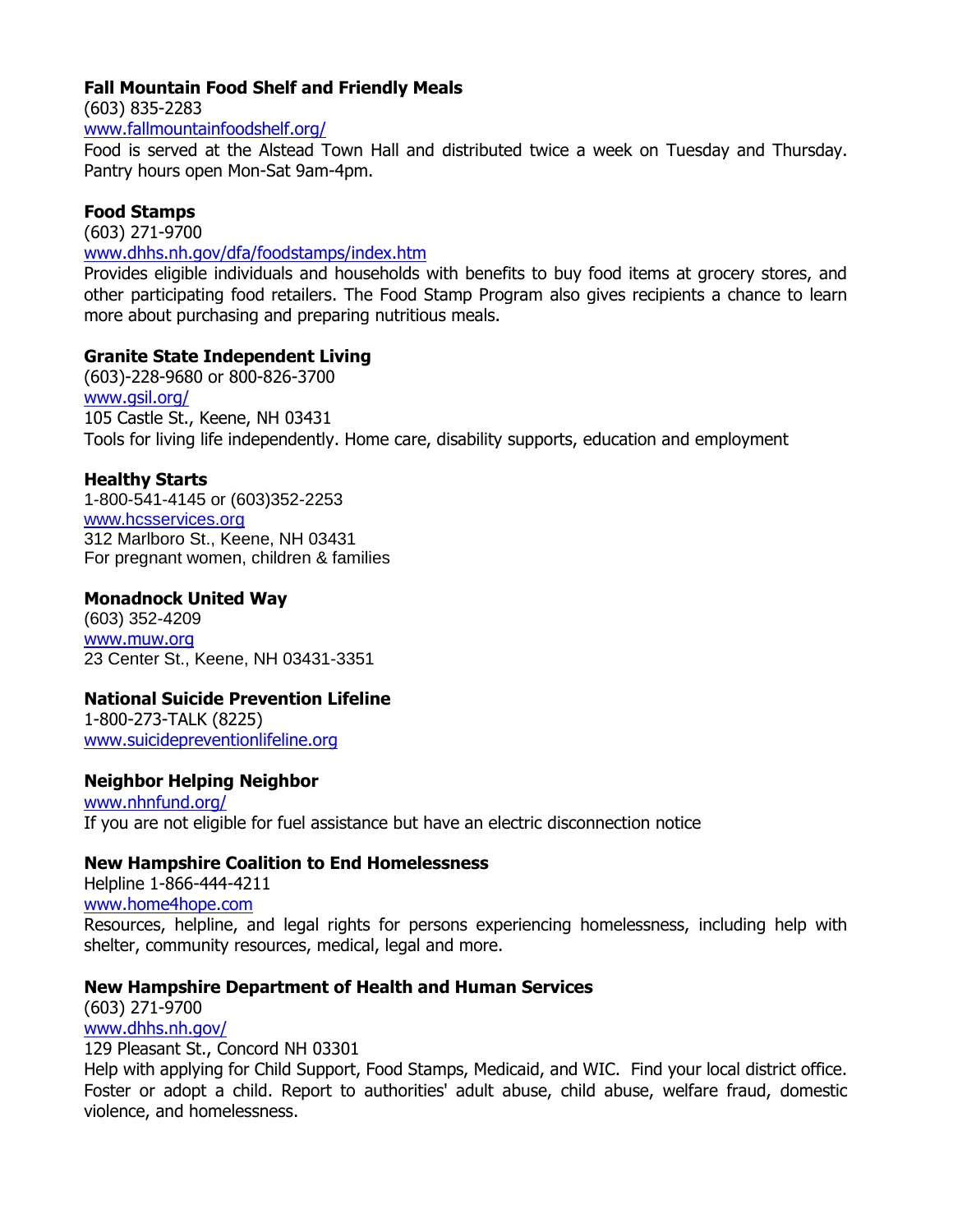### **New Hampshire Employment Security**

www.nhes.nh.gov/ To file an unemployment claim and look for employment opportunities.

### **New Hampshire Food Bank a Program of Catholic Charities NH**

[www.nhfoodbank.org/cheshire/](https://www.nhfoodbank.org/cheshire/) Food Pantries in Cheshire County

### **New Hampshire Housing Finance Authority**

(603) 472-8623 or 1-800-439-7247 32 Constitution Drive, PO Box 5087, Bedford, NH 03110 www.nhhfa.org

Operates the Section 8 Housing Choice Voucher program. New Hampshire Housing's mission is to promote, finance and support affordable housing and related services for the people of New Hampshire.

### **New Hampshire Legal Aid**

www.nhlegalaid.org/

Offers free legal help to low-income for their problems in New Hampshire. We offer information, advice, legal representation, or referral to the right source of help to those who qualify for services.

### **New Hampshire Homeless Hotline**

Call 211 or 1-866-444-4211

HOIP (Homeless Outreach / Intervention Prevention Program) is designed to provide aggressive street outreach and intervention services to the unsheltered homeless throughout the state. HOIP unsheltered homeless contacts are followed up systematically to ensure the appropriate service is provided.

## **New Hampshire Partners in Health - Region 5**

(603) 352-1304 Coordinator Janet O'Brien janet@mds-nh.org <https://nhpih.dartmouth.edu/index.html#Keene> 121 Railroad Ave., Keene, NH 03431 Support agency for families with chronically ill children.

### **New Hampshire State Veterans Council**

800-622-9230 [www.nh.gov/nhveterans./](http://www.nh.gov/nhveterans./) Helps veterans and dependents get benefits

### **New Hampshire Vocational Rehabilitation**

[www.education.nh.gov/career/vocational/index.htm](https://www.education.nh.gov/career/vocational/index.htm)

to assist eligible New Hampshire citizens with disabilities secure suitable employment and financial and personal independence by providing rehabilitation services.

## **Prescription Discount Program**

[www.nacorx.org/](http://www.nacorx.org/)

## **SafeLink Wireless**

1-800-SafeLink (723-3546) [www.safelinkwireless.com/Enrollment/Safelink/en/Web/www/default/index.html#!/newHome](https://www.safelinkwireless.com/Enrollment/Safelink/en/Web/www/default/index.html#!/newHome) Provides cell phones at a reduced rate to eligible households